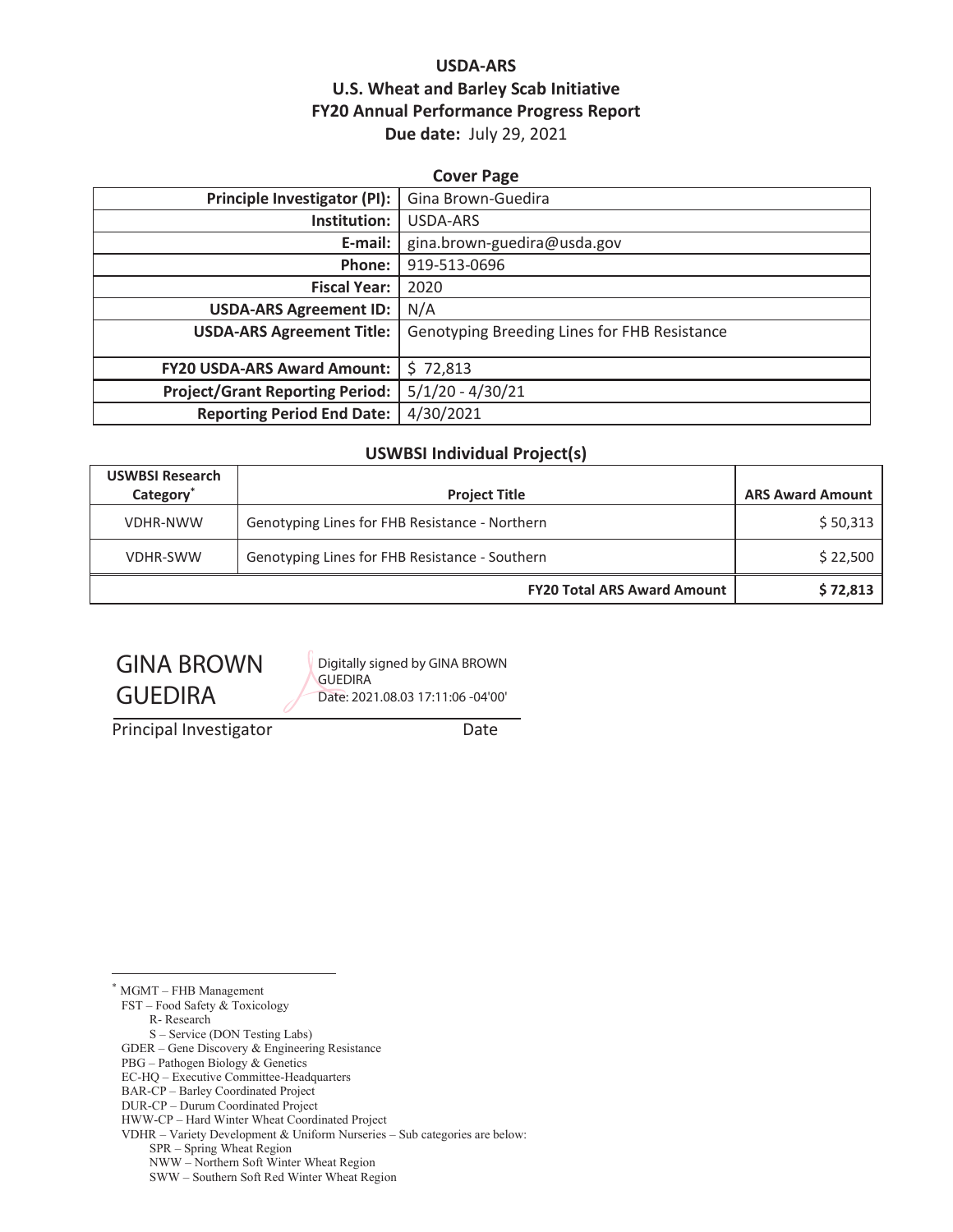**Project 1:** *Genotyping Lines for FHB Resistance ‐ Northern*

#### **1. What are the major goals and objectives of the research project?**

The overall goal of the project is to utilize the capacity of the genotyping lab to work cooperatively with breeding programs to identify genomic regions involved in disease resistance and develop GS models.

The specific objectives of this proposal are (1) to characterize entries in the Northern (NUWWSN and PNUWWSN) scab screening nurseries with markers linked to FHB QTL; (2) to characterize entries with diagnostic markers for genes having major effects on plant growth and development, as well as genes conferring resistance to other pests and for quality traits; (3) to use next generation sequencing (NGS) analysis to genotype SRWW to identify QTL associated with FHB resistance and perform genomic selection (GS). This project will provide breeders with genotypic data for loci linked to FHB resistance as well as genomic estimated breeding values for selecting lines for advancement and identification of FHB resistant parents for crossing.

**2. What was accomplished under these goals or objectives?** *(For each major goal/objective, address these three items below.)*

#### **a) What were the major activities?**

Objective 1) Genomic DNA was isolated from entries in the 2020 NUWWSN and PNUWWSN. KASP assays developed for markers linked to FHB resistance QTL including QTL from Asian sources (*Fhb1*, QTL on chromosome 5A and 2D) as well as six QTL identified from soft red winter wheat sources Bess, NC‐Neuse and Jamestown. In addition, these KASP assays were assessed on entries in other collaborative nurseries, including the Uniform Eastern Winter Wheat Regional Nursery, Mason‐Dixon, Five State and Soft White Winter Wheat nurseries and advanced lines provided by one public and one private breeding program.

Objective 2) Genomic DNA was isolated from entries in the 2020 NUWWSN and PNUWWSN. KASP assays developed for markers linked to genes for plant growth and development, disease resistance genes, and quality traits were evaluated on all entries.

Objective 3) Sequence based genotyping has been performed on entries in the 2014 through 2020 NUWWSN and PNUWWSN. Libraries were prepared and analyzed for approximately 7,500 breeding lines (selection candidates) provided by northern programs. Genotypes were provided to Dr. Brian Ward, post‐doc on the Northern Collaborative project. Using the genotypic and phenotypic data available from the prior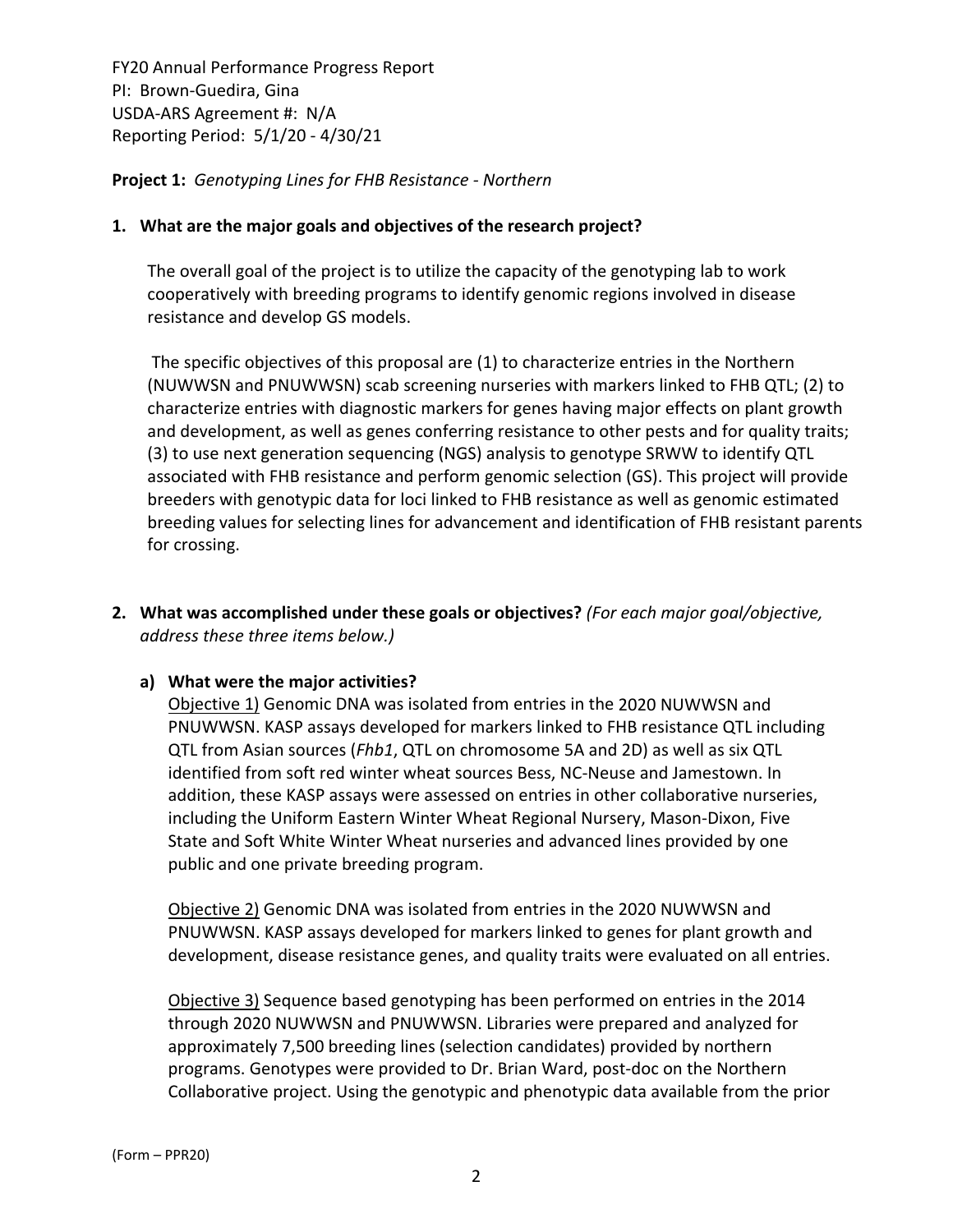> years' NUWWSN, PNUWWSN and the Northern SRWW Coordinated Multi‐PI Project (MPI4) as a training population, GEBV were too obtained for the 2020 nursery entries and all genotyped selection candidates.

#### **b) What were the significant results?**

Objective 1) Analyses indicate that the new QTL from SRWW sources contribute significantly to reducing FHB levels.

Objective 2) Nurseries were evaluated with markers linked to 48 loci and reports were shared with contributors. Data will be posted on USDA‐ARS website.

Objective 3) Genotyping of entries in the 2014 to 2020 NUWWSN and PNUWWSN and 2020 selection candidates identified more than 30,000 polymorphic SNP markers. Genomic estimated breeding values were calculated for entries of each year of the NUWWSN and PNUWWSN separately, using the remaining years and the MPI4 data as the training population. Encouragingly, the mean correlations between observed and predicted values for FHB traits continue to be high each year.

#### **c) List key outcomes or other achievements.**

Objective 1) Data for markers linked to FHB resistance QTL are now evaluated on all entries in the eastern uniform and collaborative nurseries and other materials submitted by breeders. Data are used for selection of parents for targeted crossing to improve FHB resistance and tracking the frequency of resistance alleles in the nurseries.

Objective 2) Data are used for selection of parents for crossing and tracking the frequency of key alleles in the nurseries. Genotypes of major genes can also be utilized as co-variates to improve efficiency of genomic selection models.

Objective 3) Overall, our results suggest that GS for FHB resistance can be utilized to streamline variety selection and evaluation. The work was greatly expanded this year to included thousands of selection candidates at earlier generations to allow for selection prior to entry into the FHB nurseries.

#### **3. Was this research impacted by the COVID‐19 pandemic (i.e. university shutdowns and/or restrictions, reduced or lack of support personnel, etc.)? If yes, please explain how this research was impacted or is continuing to be impacted.**

Laboratory reagents and supplies for preparation of NGS libraries were often delayed or unavailable. Manual preparation of thousands of samples was required since supplies for automated liquid handlers were not available. Supply chain issues coupled with limits on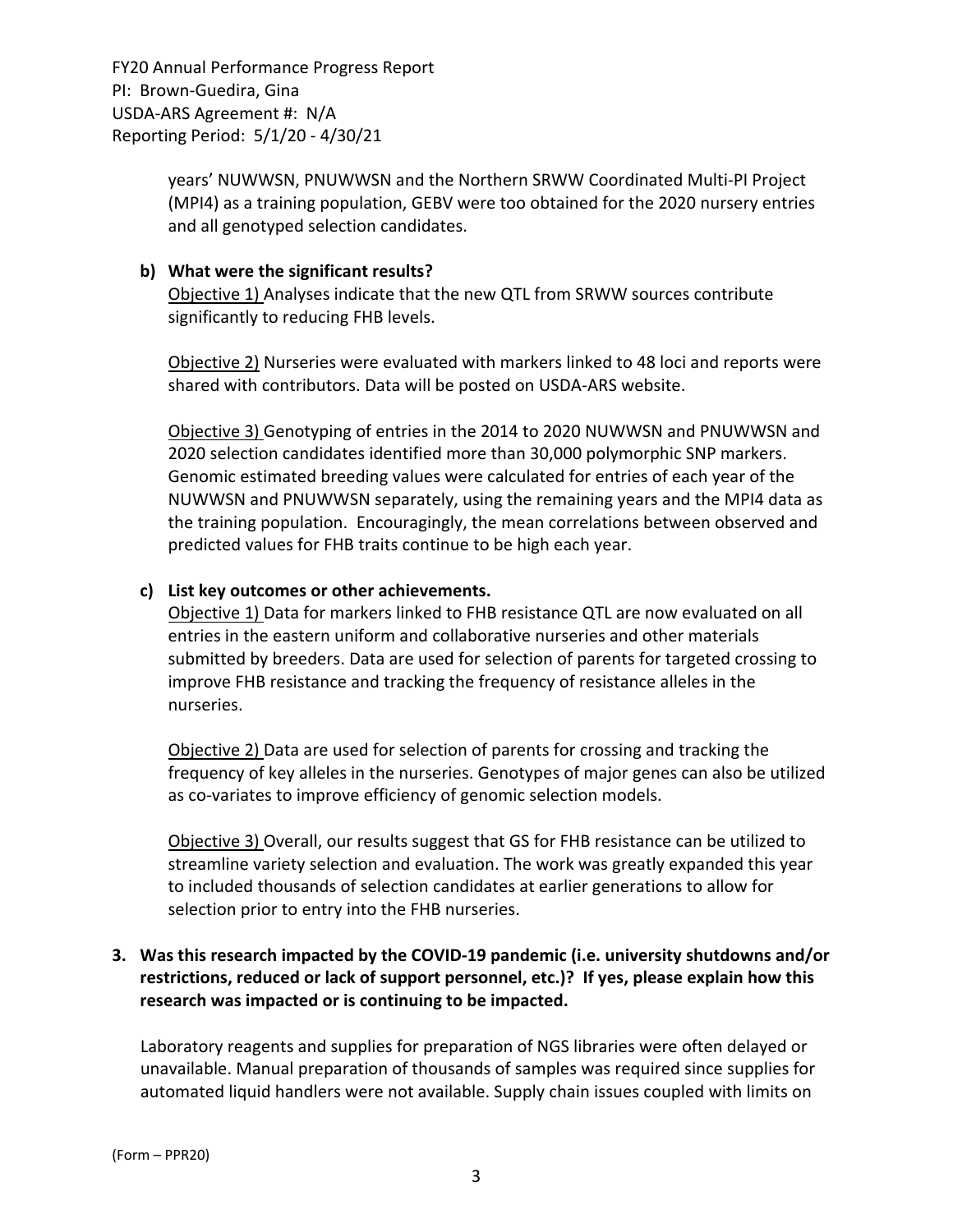the number of staff allowed in the laboratory and the amount of time allowed on‐site severely affected our ability to perform this mission critical work in a timely manner. We continue to be impacted by supply chain issues and shortage of staff hours to get lab work done.

#### **4. What opportunities for training and professional development has the project provided?**

Dr. Luis Rivera‐Burgos has gained experience with analysis of DNA sequence data, construction of linkage maps, and QTL analysis for FHB resistance.

Joy Horowitz was hired as a technician in the NCSU Department of Crop and Soil Sciences funded by this project. While providing valuable lab assistance, Joy is enrolled in classes as at NCSU with the goal of obtaining skills in data science and a certificate in computer science. She is given opportunities to use this new training as part of this research.

Graduate Student Noah DeWitt has been enrolled in the USDA Pathways Program for students. As part of this training, Noah is responsible for implementing the SNP calling pipeline for genomic selection samples in this research.

#### **5. How have the results been disseminated to communities of interest?**

Genotypic data are provided to the coordinators of the genomic selection project. Nursery coordinators include the genomic estimated breeding values for nursery entries in the NUWWSN and PNUWWSN reports and provide GEBVs on breeding lines to the collaborating breeding programs in KY, OH, IN, IL, MI, and NY.

Genotypic data was provided to public and private wheat breeders via email in the form of marker reports on the nurseries. Marker data for major genes/QTL and FHB QTL will be made available on the USDA‐ARS Plant Science Research website https://www.ars.usda.gov/southeast‐area/raleigh‐nc/plant‐science‐research/docs/small‐ grains‐genotyping‐laboratory/regional‐nursery‐marker‐reports/cooperative‐uniform‐ winter-wheat-scab-nurseries/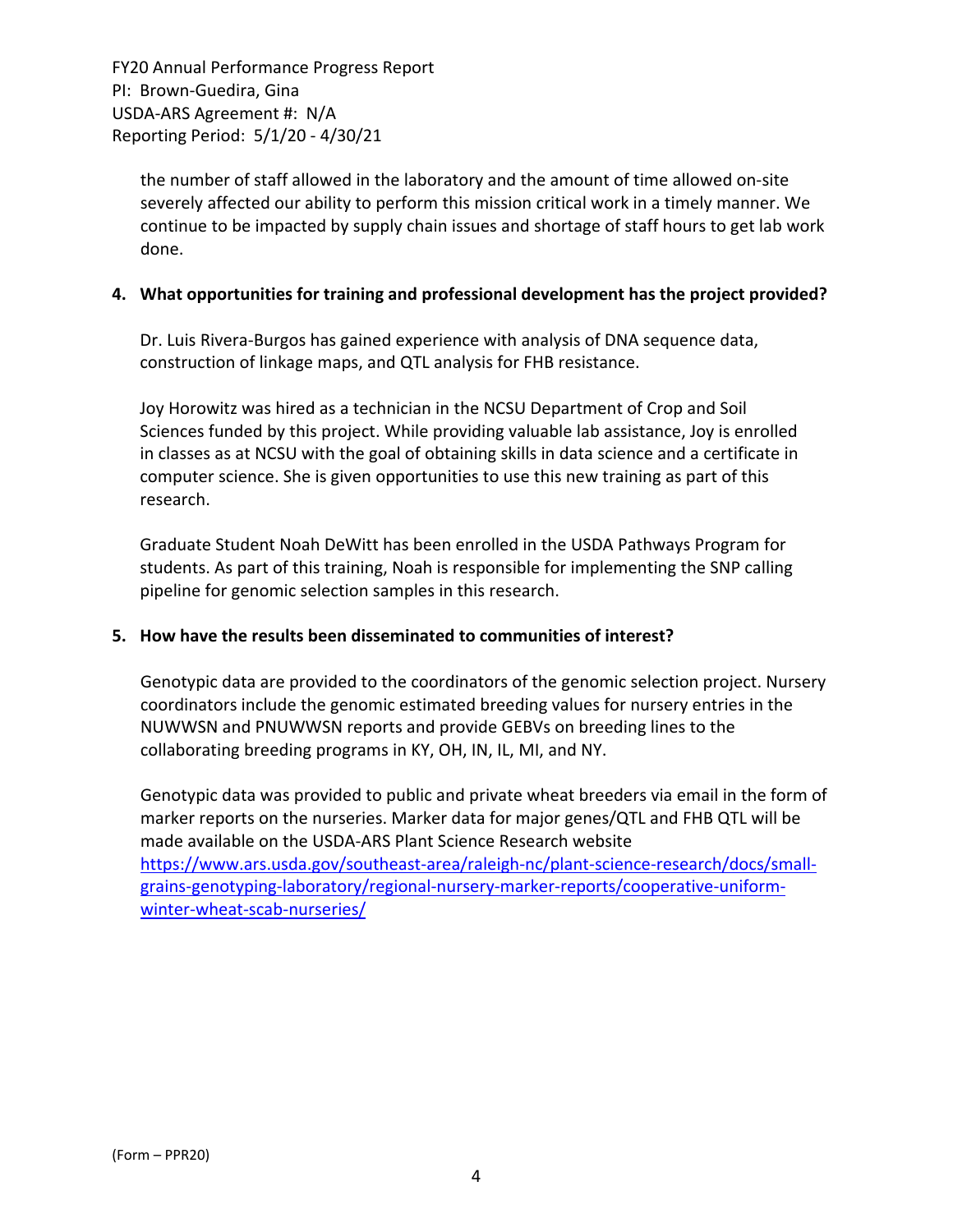**Project 2:** *Genotyping Lines for FHB Resistance ‐ Southern*

#### **1. What are the major goals and objectives of the research project?**

The overall goal of the project is to utilize the capacity of the genotyping lab to work cooperatively with breeding programs to identify genomic regions involved in disease resistance and develop GS models.

The specific objectives of this proposal are (1) to characterize entries in the Southern (SUWWSN) scab screening nursery with markers linked to FHB QTL; (2) to characterize entries with diagnostic markers for genes having major effects on plant growth and development, as well as genes conferring resistance to other pests and for quality traits; (3) to use next generation sequencing (NGS) analysis to genotype SRWW to identify QTL associated with FHB resistance and perform genomic selection (GS). This project will provide breeders with genotypic data for loci linked to FHB resistance as well as genomic estimated breeding values for selecting lines for advancement and identification of FHB resistant parents for crossing.

**2. What was accomplished under these goals or objectives?** *(For each major goal/objective, address these three items below.)*

#### **a) What were the major activities?**

Objective 1) Genomic DNA was isolated from entries in the 2020 SUWWSN. KASP assays developed for markers linked to FHB resistance QTL including QTL from Asian sources (Fhb1, QTL on chromosome 5A and 2D) as well as six QTL identified from soft red winter wheat sources Bess, NC‐Neuse and Jamestown. In addition, these KASP assays were assessed on entries in other collaborative nurseries, including the Uniform Southern Winter Wheat Regional Nursery, Gulf‐Atlantic Wheat Nursery, Uniform Bread Wheat Trial and the SunWheat nurseries and advanced lines provided by two public and one private breeding program.

Objective 2) Genomic DNA was isolated from entries in the 2020 SUWWSN. KASP assays developed for markers linked to genes for plant growth and development, disease resistance genes, and quality traits were evaluated on all entries.

Objective 3) Sequence based genotyping has been performed on entries in the 2020 SUWWSN. Libraries were prepared and analyzed for approximately 7,500 breeding lines (selection candidates) provided by northern programs. Genotypes were provided to Jeanette Lylerly, data scientist on the Southern Collaborative project. Using the genotypic and phenotypic data available from the prior years' SUWWSN as a training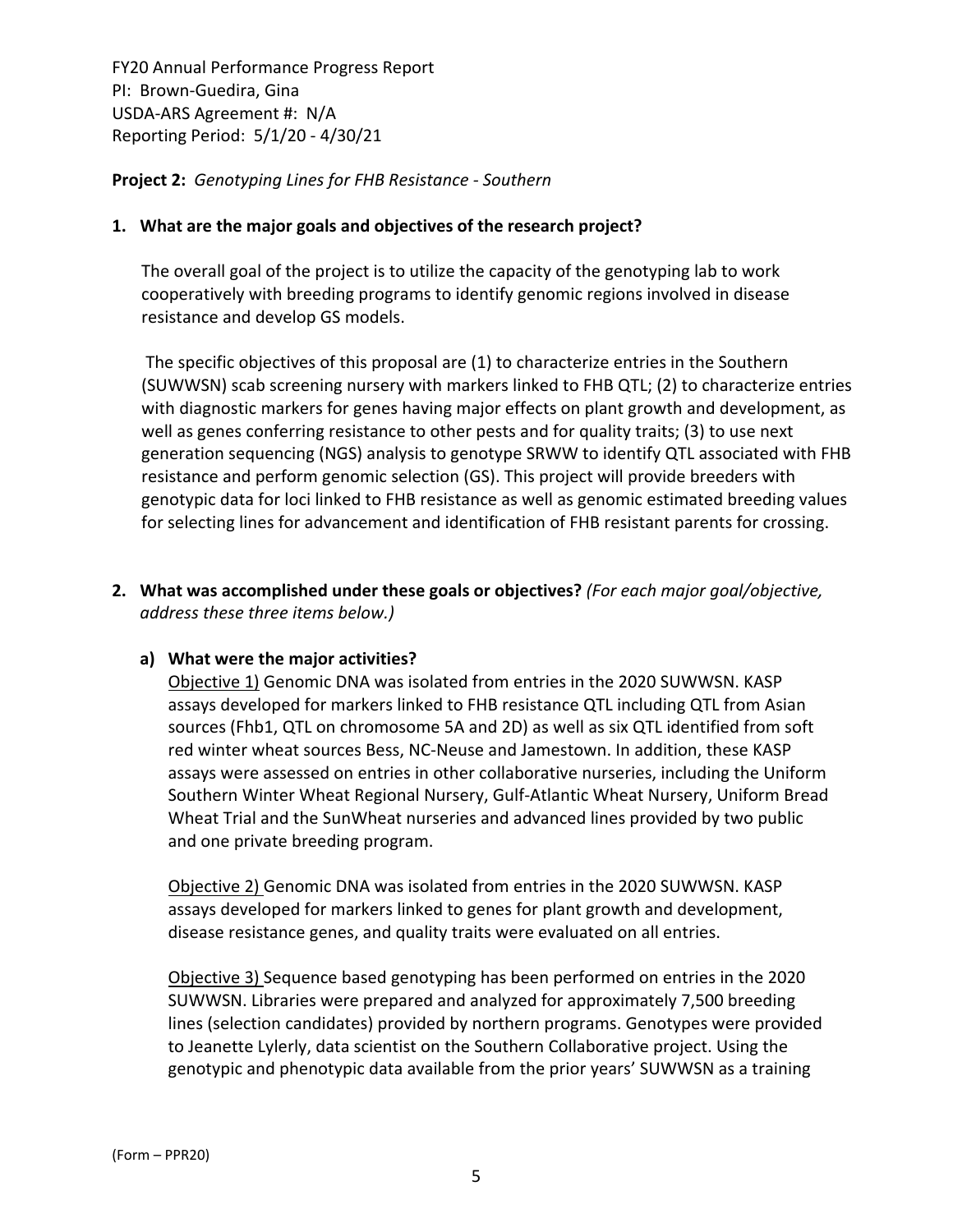> population, GEBV were to obtained for the 2020 nursery entries and all genotyped selection candidates.

#### **b) What were the significant results?**

Objective 1) Analyses indicate that the new QTL from SRWW sources contribute significantly to reducing FHB levels.

Objective 2) Nurseries were evaluated with markers linked to 48 loci and reports were shared with contributors. Data will be posted on USDA‐ARS website.

Objective 3) Genotyping of entries in the 2020 SUWWSN and selection candidates identified more than 30,000 polymorphic SNP markers. Genomic estimated breeding values were calculated for entries of each year of the SUWWSN separately, using the remaining years as the training population. Encouragingly, the mean correlations between observed and predicted values for FHB traits continue to be high each year.

#### **c) List key outcomes or other achievements.**

Objective 1) Data for markers linked to FHB resistance QTL are now evaluated on all entries in the eastern uniform and collaborative nurseries and other materials submitted by breeders. Data are used for selection of parents for targeted crossing to improve FHB resistance, particularly for crosses entered in the double‐haploid project. They are also used to track frequency and effects of resistance alleles in the nurseries over time.

Objective 2) Data are used for selection of parents for crossing and tracking the frequency of key alleles in the nurseries. Genotypes of major genes can also be utilized as co-variates to improve efficiency of genomic selection models.

**Objective 3)** Overall, our results suggest that GS for FHB resistance can be utilized to streamline variety selection and evaluation. The work continues to provide valuable data to make selections for scab resistance on thousands of breeding prior to entry into the FHB nurseries.

#### **3. Was this research impacted by the COVID‐19 pandemic (i.e. university shutdowns and/or restrictions, reduced or lack of support personnel, etc.)? If yes, please explain how this research was impacted or is continuing to be impacted.**

Laboratory reagents and supplies for preparation of NGS libraries were often delayed or unavailable. Manual preparation of thousands of samples was required since supplies for automated liquid handlers were not available. Supply chain issues coupled with limits on the number of staff allowed in the laboratory and the amount of time allowed on‐site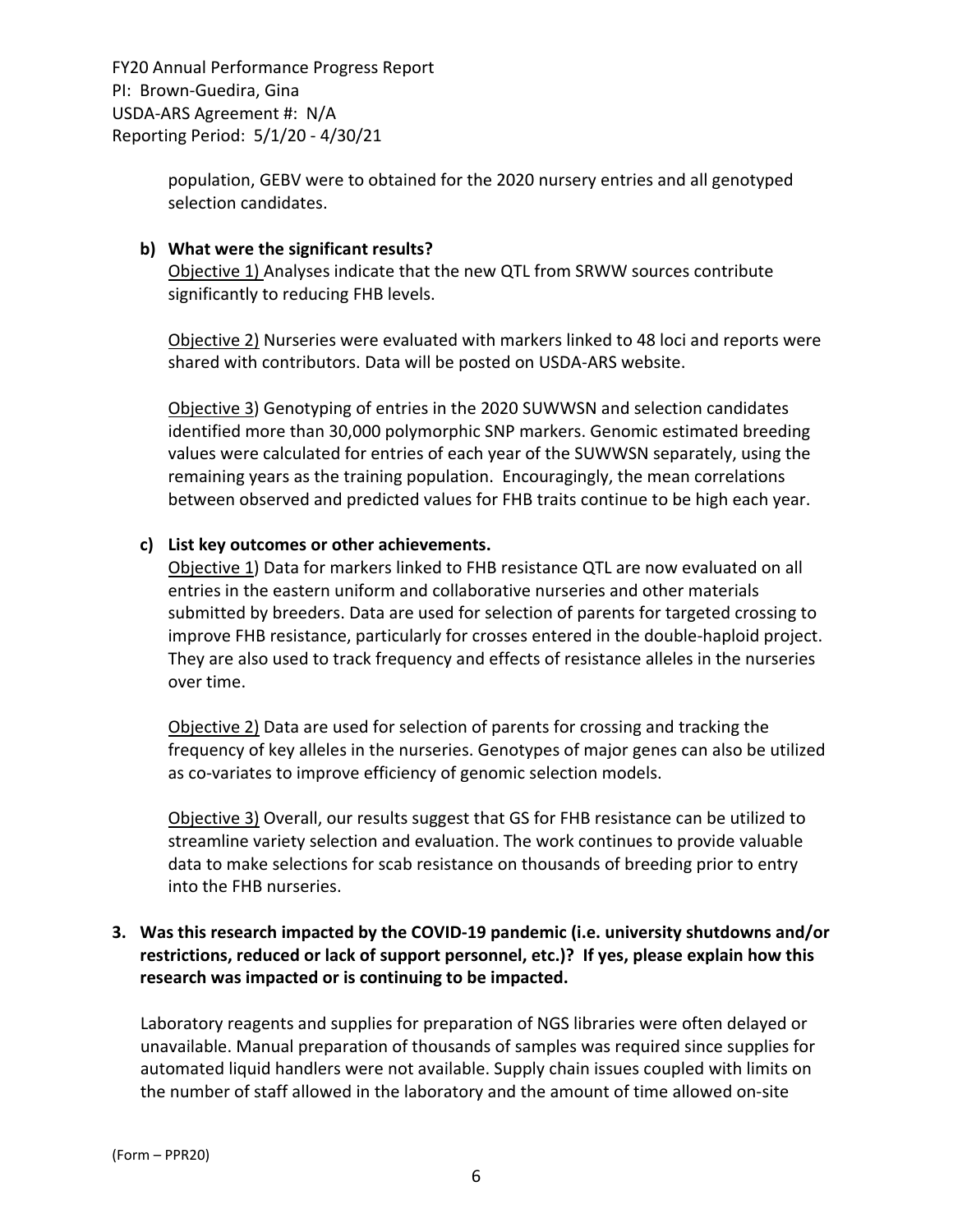severely affected our ability to perform this mission critical work in a timely manner. We continue to be impacted by supply chain issues and shortage of staff hours to get lab work done.

#### **4. What opportunities for training and professional development has the project provided?**

Dr. Luis Rivera‐Burgos has gained experience with analysis of DNA sequence data, construction of linkage maps, and QTL analysis for FHB resistance.

Joy Horowitz was hired as a technician in the NCSU Department of Crop and Soil Sciences funded by this project. While providing valuable lab assistance, Joy is enrolled in classes as at NCSU with the goal of obtaining skills in data science and a certificate in computer science. She is given opportunities to use this new training as part of this research.

Graduate Student Noah DeWitt has been enrolled in the USDA Pathways Program for students. As part of this training, Noah is responsible for implementing the SNP calling pipeline for genomic selection samples in this research.

#### **5. How have the results been disseminated to communities of interest?**

Genotypic data are provided to the coordinators of the genomic selection project and to individual breeding programs. Nursery coordinators include the genomic estimated breeding values for nursery entries in the SUWWSN reports and provide GEBVs on breeding lines to the collaborating breeding programs in VA, NC, SC, GA, LA, TX and MD.

Genotypic data was provided to public and private wheat breeders via email in the form of marker reports on the nurseries. Marker data for major genes/QTL and FHB QTL will be made available on the USDA‐ARS Plant Science Research website https://www.ars.usda.gov/southeast‐area/raleigh‐nc/plant‐science‐research/docs/small‐ grains-genotyping-laboratory/regional-nursery-marker-reports/cooperative-uniformwinter-wheat-scab-nurseries/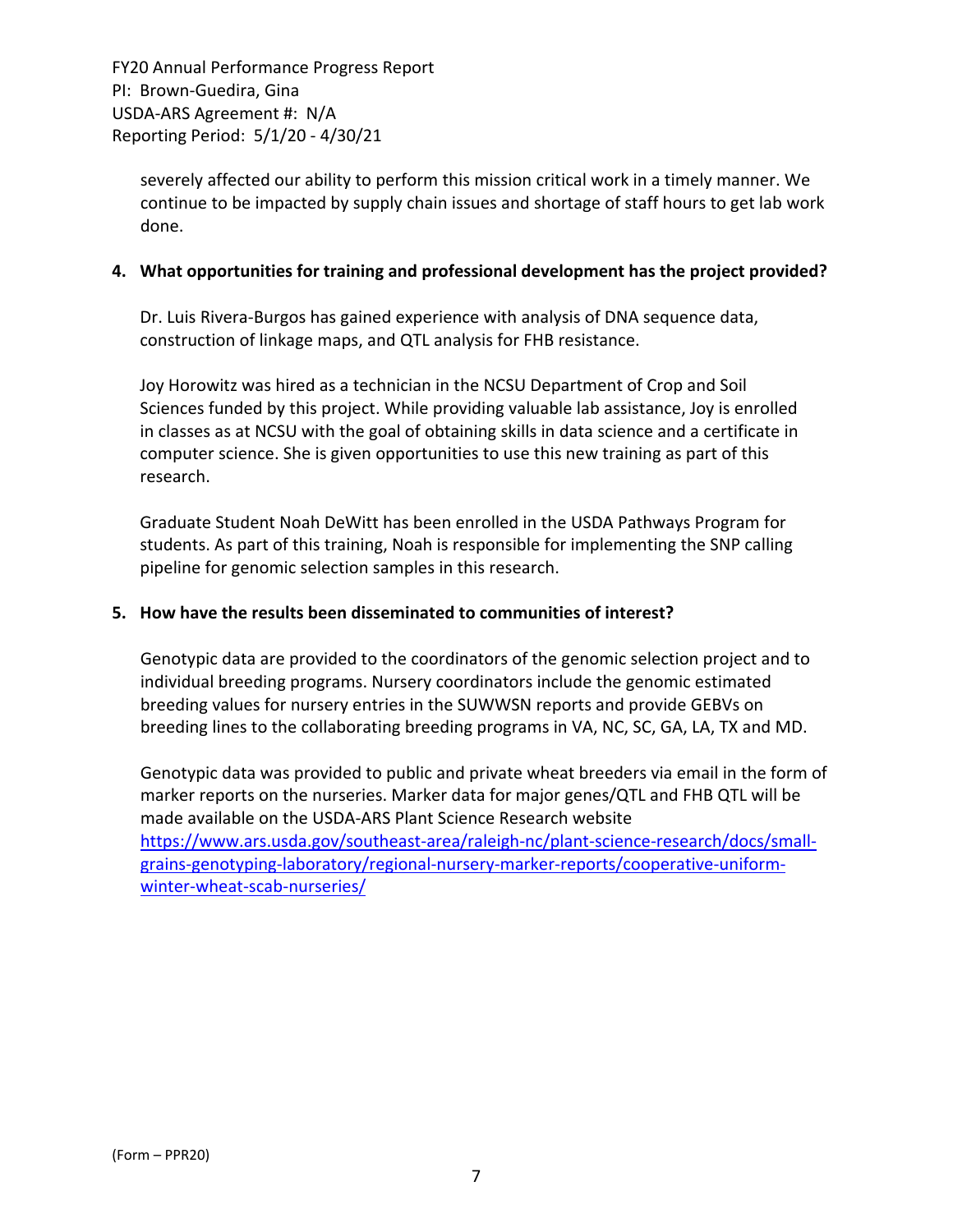### **Training of Next Generation Scientists**

**Instructions:** Please answer the following questions as it pertains to the FY20 award period (5/1/20 ‐ 4/30/21). The term "support" below includes any level of benefit to the student, ranging from full stipend plus tuition to the situation where the student's stipend was paid from other funds, but who learned how to rate scab in a misted nursery paid for by the USWBSI, and anything in between.

**1. Did any graduate students in your research program supported by funding from your USWBSI grant earn their MS degree during the FY20 award period?** ☐Yes ☒No

**If yes, how many?** Click to enter number here.

**2. Did any graduate students in your research program supported by funding from your USWBSI grant earn their Ph.D. degree during the FY20 award period?**

 $\square$ Yes  $\square$ No **If yes, how many?** Click to enter number here.

**3. Have any post docs who worked for you during the FY20 award period and were supported by funding from your USWBSI grant taken faculty positions with universities?** ☐Yes ☒No

**If yes, how many?** Click to enter number here.

**4. Have any post docs who worked for you during the FY20 award period and were supported by funding from your USWBSI grant gone on to take positions with private ag‐ related companies or federal agencies?**

☐Yes ☒No

**If yes, how many?** Click to enter number here.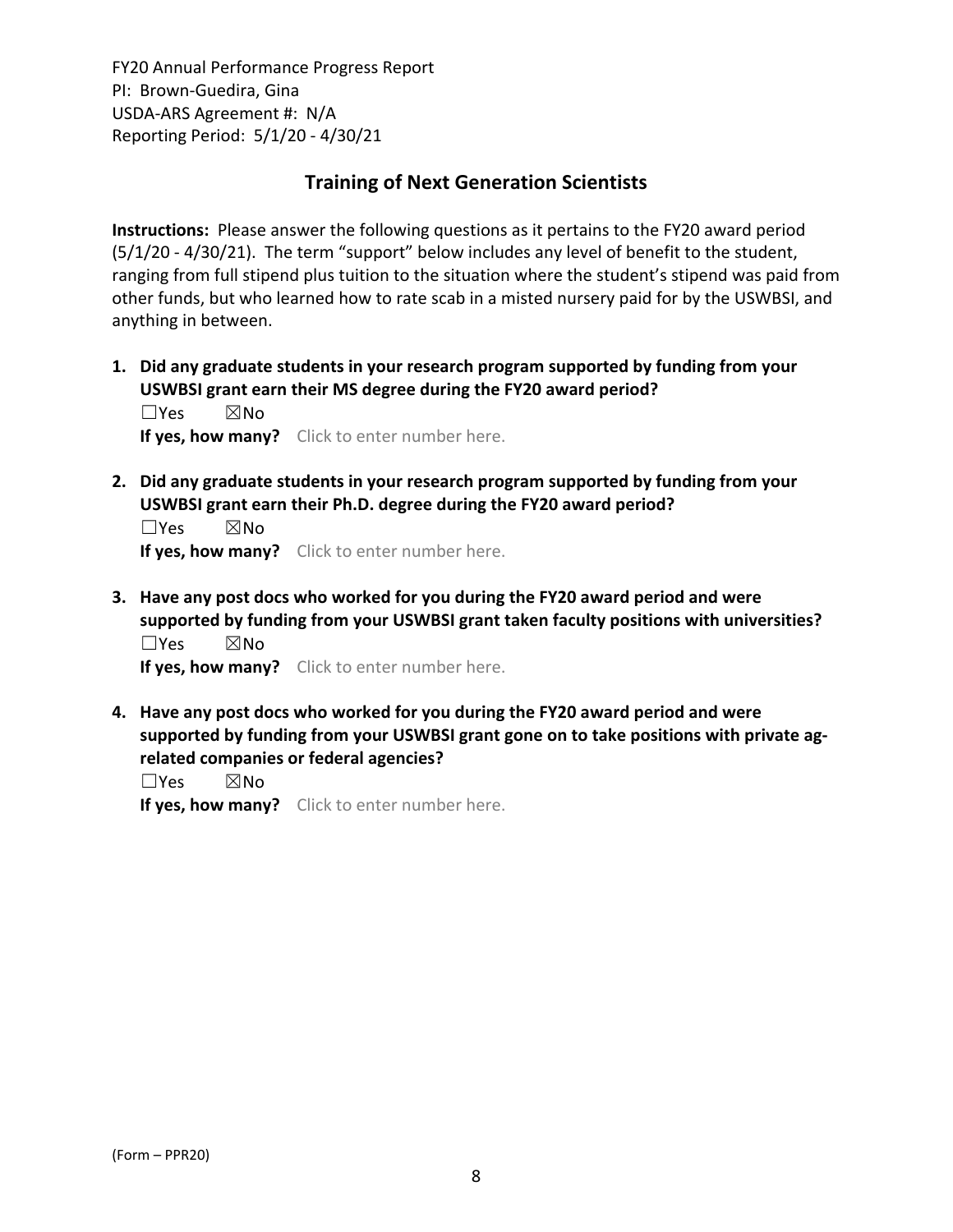# **Release of Germplasm/Cultivars**

**Instructions:** In the table below, list all germplasm and/or cultivars released with full or partial support through the USWBSI during the FY20 award period (5/1/20 - 4/30/21). All columns must be completed for each listed germplasm/cultivar. Use the key below the table for Grain Class abbreviations. 

| <b>Name of Germplasm/Cultivar</b> | <b>Grain Class</b>    | <b>FHB Resistance</b>                                  | <b>FHB</b><br>Rating<br>$(0-9)$ | Year<br><b>Released</b> |
|-----------------------------------|-----------------------|--------------------------------------------------------|---------------------------------|-------------------------|
| Not applicable to this project.   | Select Grain<br>Class | Select what represents<br>your most resistant<br>check | Enter as<br>text 0-9<br>rating  | Select Year             |
| Click here to enter text.         | Select Grain<br>Class | Select what represents<br>your most resistant<br>check | Enter as<br>text 0-9<br>rating  | Select Year             |
| Click here to enter text.         | Select Grain<br>Class | Select what represents<br>your most resistant<br>check | Enter as<br>text 0-9<br>rating  | Select Year             |
| Click here to enter text.         | Select Grain<br>Class | Select what represents<br>your most resistant<br>check | Enter as<br>text 0-9<br>rating  | Select Year             |
| Click here to enter text.         | Select Grain<br>Class | Select what represents<br>your most resistant<br>check | Enter as<br>text 0-9<br>rating  | Select Year             |
| Click here to enter text.         | Select Grain<br>Class | Select what represents<br>your most resistant<br>check | Enter as<br>text 0-9<br>rating  | Select Year             |
| Click here to enter text.         | Select Grain<br>Class | Select what represents<br>your most resistant<br>check | Enter as<br>text 0-9<br>rating  | Select Year             |
| Click here to enter text.         | Select Grain<br>Class | Select what represents<br>your most resistant<br>check | Enter as<br>text 0-9<br>rating  | Select Year             |
| Click here to enter text.         | Select Grain<br>Class | Select what represents<br>your most resistant<br>check | Enter as<br>text 0-9<br>rating  | Select Year             |
| Click here to enter text.         | Select Grain<br>Class | Select what represents<br>your most resistant<br>check | Enter as<br>text 0-9<br>rating  | Select Year             |
| Click here to enter text.         | Select Grain<br>Class | Select what represents<br>your most resistant<br>check | Enter as<br>text 0-9<br>rating  | Select Year             |
| Click here to enter text.         | Select Grain<br>Class | Select what represents<br>your most resistant<br>check | Enter as<br>text 0-9<br>rating  | Select Year             |
| Click here to enter text.         | Select Grain<br>Class | Select what represents<br>your most resistant<br>check | Enter as<br>text 0-9<br>rating  | Select Year             |
| Click here to enter text.         | Select Grain<br>Class | Select what represents<br>your most resistant<br>check | Enter as<br>text 0-9<br>rating  | Select Year             |

NOTE: Leave blank if you have nothing to report or if your grant did NOT include any VDHR-related projects.

**NOTE:** List the associated release notice or publication under the appropriate sub-section in the 'Publications' section of the FPR.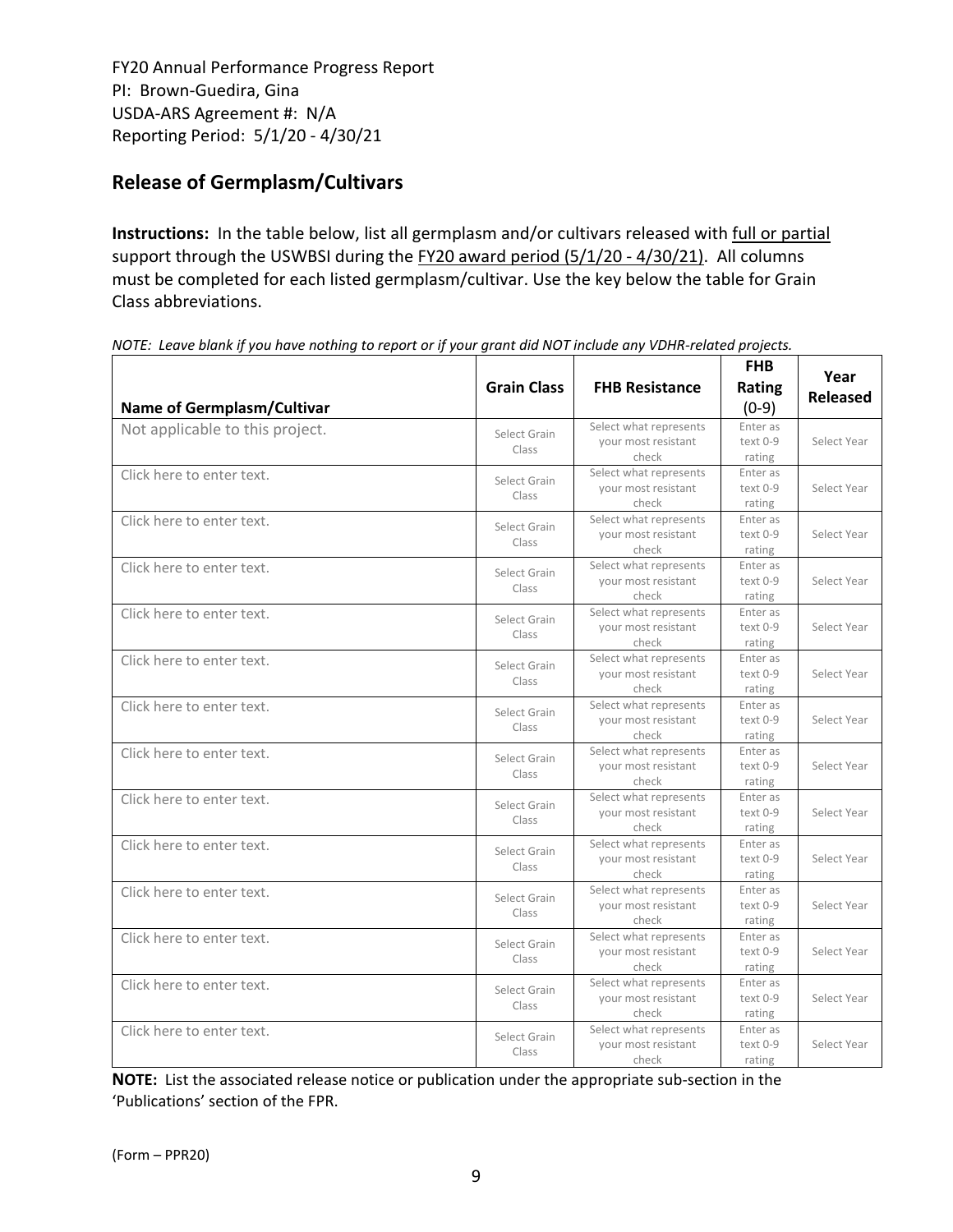## **Publications, Conference Papers, and Presentations**

**Instructions:** Refer to the PR\_Instructions for detailed more instructions for listing publications/presentations about your work that resulted from all of the projects included in the FY20 grant award. Only citations for publications published (submitted or accepted) or presentations presented during the **award period (5/1/20 ‐ 4/30/21**) should be included. If you did not publish/submit or present anything, state 'Nothing to Report' directly above the Journal publications section.

NOTE: Directly below each citation, you **must** indicate the Status (i.e. published, submitted, etc.) and whether acknowledgement of Federal support was indicated in the publication/ presentation. See example below for a poster presentation with an abstract:

Z.J. Winn, R. Acharya, J. Lyerly, G. Brown‐Guedira, C. Cowger, C. Griffey, J. Fitzgerald, R.E. Mason and J.P. Murphy. 2020. "Mapping of Fusarium Head Blight Resistance in NC13‐20076 Soft Red Winter Wheat." In: S. Canty, A. Hoffstetter, and R. Dill‐Macky (Eds.), *Proceedings of the 2020 National Fusarium Head Blight Forum (*p. 12.), Virtual; December 7‐11. Online: https://scabusa.org/pdfs/NFHBF20\_Proceedings.pdf. Status: Abstract Published and Poster Presented Acknowledgement of Federal Support: YES (Abstract and Poster)

#### **Journal publications.**

Carmack, W.J., Clark, A., Dong, Y., Brown‐Guedira, G. and Van Sanford, D., 2020. Optical Sorter‐Based Selection Effectively Identifies Soft Red Winter Wheat Breeding Lines with *Fhb1* and Enhances FHB Resistance in Lines With and Without *Fhb1*. *Frontiers in Plant Science*, *11*, 1318. https://doi.org/10.3389/fpls.2020.01318 Status: Paper publilshed Acknowledgement of Federal Support: YES

Gaire, R., Sneller, C., Brown‐Guedira, G., Van Sanford, D.A., Mohammadi, M., Kolb, F.L., Olson, E., Sorrells, M. and Rutkoski, J., 2021. Genetic trends in Fusarium head blight resistance due to 20 years of winter wheat breeding and cooperative testing in the Northern US. *Plant Disease*

Status: Paper published – online first Acknowledgement of Federal Support: YES

Gaire, R., Brown‐Guedira, G., Dong, Y., Ohm, H. and Mohammadi, M., 2021. Genome‐wide association studies for Fusarium head blight resistance and it's trade‐off with grain yield in soft red winter wheat. *Plant Disease*

Status: Paper published – online first

Acknowledgement of Federal Support: YES